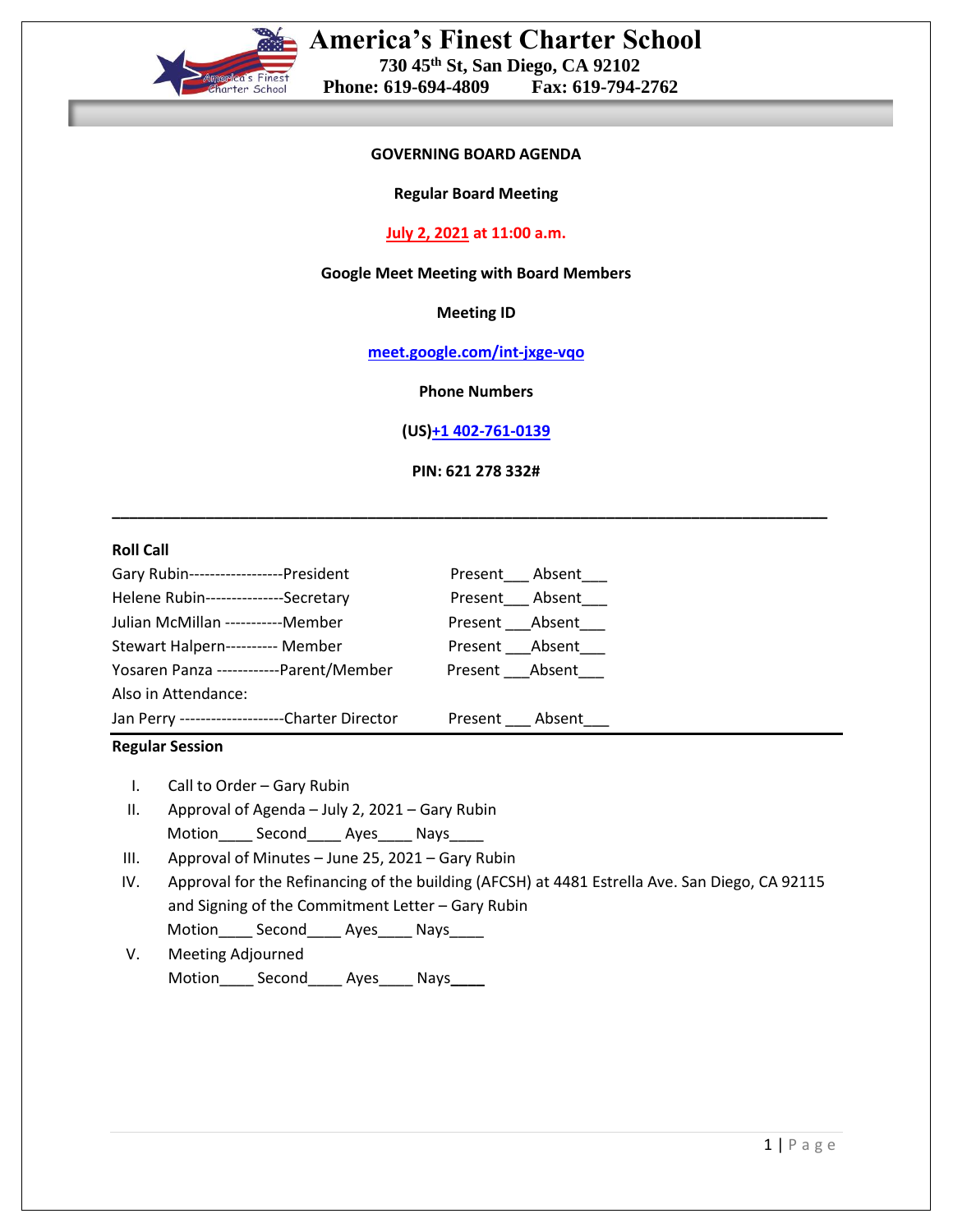

# **CLOSED SESSION RECONVENE TO OPEN SESSION**

- VI. Public Report of Action Taken in Closed Session, if any, and Vote or Abstention of Each Board Member Present
- VII. **PUBLIC COMMENT** This is the appropriate point in the meeting for any members of the audience to speak on matters of special interest or concern not on the present agenda. Please see the instructions for presentations to the Board by Parents and Citizens on the next page.

The next regularly scheduled Governing Board Meeting is to be held **May 24, 2021.**

# **INSTRUCTIONS FOR PRESENTATIONS TO THE BOARD BY PARENTS AND CITIZENS**

America's Finest Charter School ("School") welcomes your participation at the School's Governing Board ("Board") meetings. The purpose of a public meeting of the Board is to conduct the affairs of the School in public. Your participation assures us of continuing community interest in our school. To assist you in the ease of speaking/participating in our meetings, the following guidelines are provided:

- 1. Agendas are available to all audience members at the door to the meeting.
- 2. Members of the public wishing to address the Board during Public Comment are requested, prior to the meeting, to submit to the Secretary of the Board their names and the subject on which they wish to speak. "Public Comment" is set aside for members of the audience to raise issues that are not specifically on the agenda. However, due to public meeting laws, the Board can only listen to your issue, not respond to take action. These presentations are limited to three (3) minutes and total time allotted to non-agenda items will not exceed fifteen (15) minutes. The Board may give direction to staff to respond to your concern or you may be offered the option of returning with a citizen-requested item.
- 3. Members of the public wishing to address the Board regarding items on the agenda are requested, prior to the meeting, to submit to the secretary of the Board their names and the subject on which they wish to speak. Regarding such items, you may specify that agenda item and you will be given an opportunity to speak for up to three (3) minutes when the Board discusses that item.
- 4. When addressing the Board, speakers are requested to state their name from the podium and adhere to the time limits set forth.
- 5. A member of the public requiring a translator will be provided twice the allotted time for public comment per individual speaker in accordance with Section 54954.3 of the Government Code.